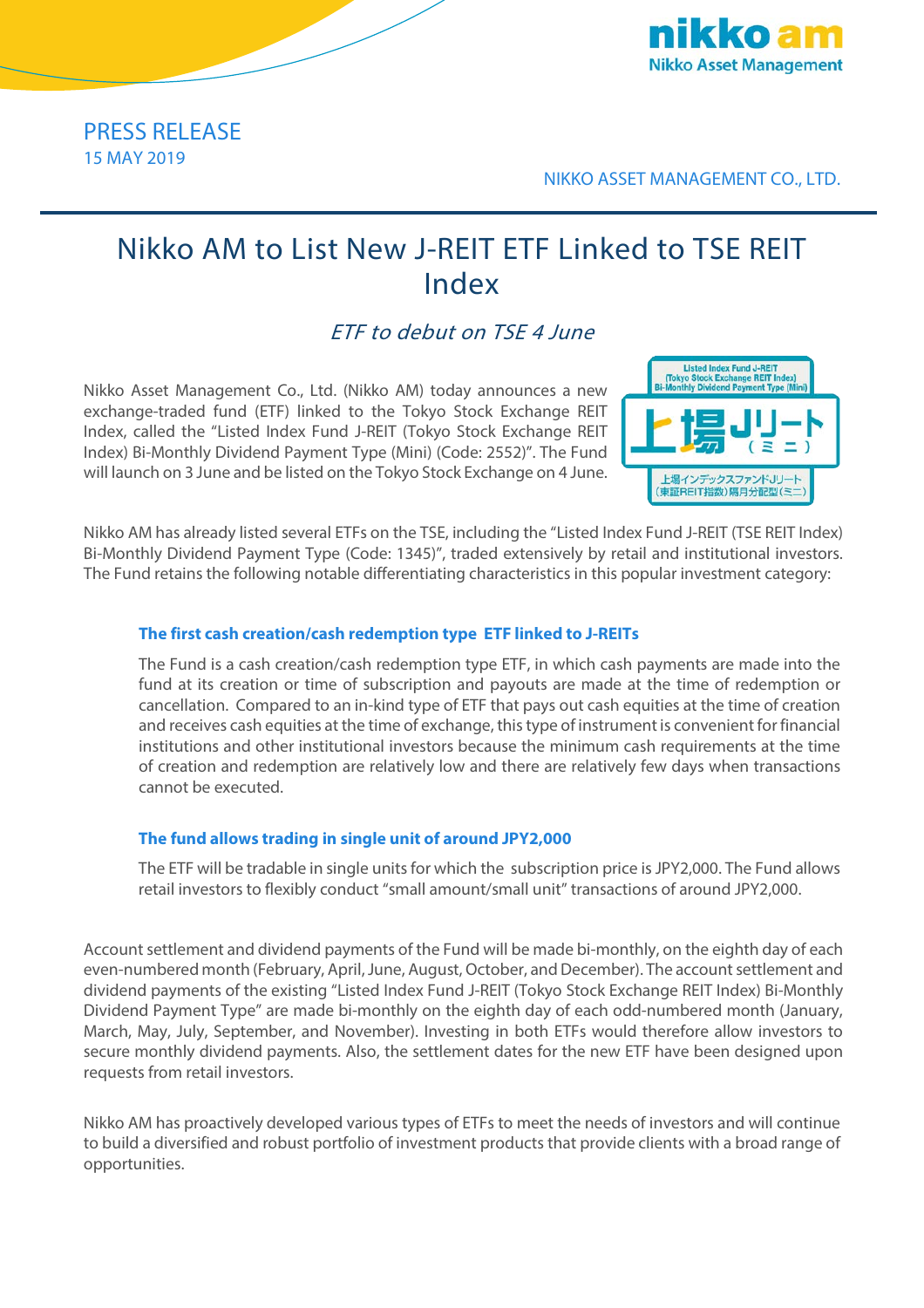#### **Fund Outline for Exchange Trading**

| Product Type        | Open-Ended Fund / Domestic / REIT / ETF / Index Fund                                                                                                                                                                      |
|---------------------|---------------------------------------------------------------------------------------------------------------------------------------------------------------------------------------------------------------------------|
| Listed Exchange     | <b>Tokyo Stock Exchange</b>                                                                                                                                                                                               |
| Date Listed         | June 4, 2019 (scheduled)                                                                                                                                                                                                  |
| Security code       | 2552                                                                                                                                                                                                                      |
| Trading Unit at the | 1 unit                                                                                                                                                                                                                    |
| Exchange            |                                                                                                                                                                                                                           |
| <b>Trust Period</b> | Unlimited (Launch date: June 3, 2019)                                                                                                                                                                                     |
| <b>Closing Date</b> | 8th of every even-numbered month (every year)                                                                                                                                                                             |
| <b>Dividends</b>    | In principle, all revenue from dividens, etc. arising from the trust assets<br>will be paid as dividends after deducting expenses, etc.<br>*The payment of future dividends and dividend amounts cannot be<br>quaranteed. |

#### **Outline of Fees, etc.**

Investors must bear the following expenses:

Fees charged at the time of trading at the Exchange

Trading Fees: Fee as determined by the distributor. Inquire with the distributor for details.

Fees are subject to Japan's consumption tax.

Fees and expenses charged indirectly through the trust assets (i.e. paid by the Fund)

Trust Fees: Less than 0.2646% per year (0.245% excluding tax) of the NAV

Other Expenses: An amount no greater than the total multiplied over the trust period of the amount reached by multiplying an annual rate of 0.1% on the fund's daily net asset value.

The following expenses will be paid from trust assets at the times stipulated by the asset manager: (i) expenses for creating and delivering prospectuses, (ii) expenses for accounting and related services, (iii) expenses for producing summaries of accounts (including outsourcing fees if the services set forth in (i)–(iii) are outsourced), (iv) audit costs, (v) listing fees, and (vi) fees for using the TSE REIT index symbol.

\* Audit costs are expenses for audits of the fund paid to an auditing firm, etc.

Brokerage fee for securities purchased, interest on borrowings and interest on advance payment are paid from trust assets.

\*The rate or maximum amounts cannot be disclosed in advance because the actual amount will vary depending on the state of the assets managed.

For more details, please refer to the investment trust explanatory document (prospectus distributed in advance of subscription).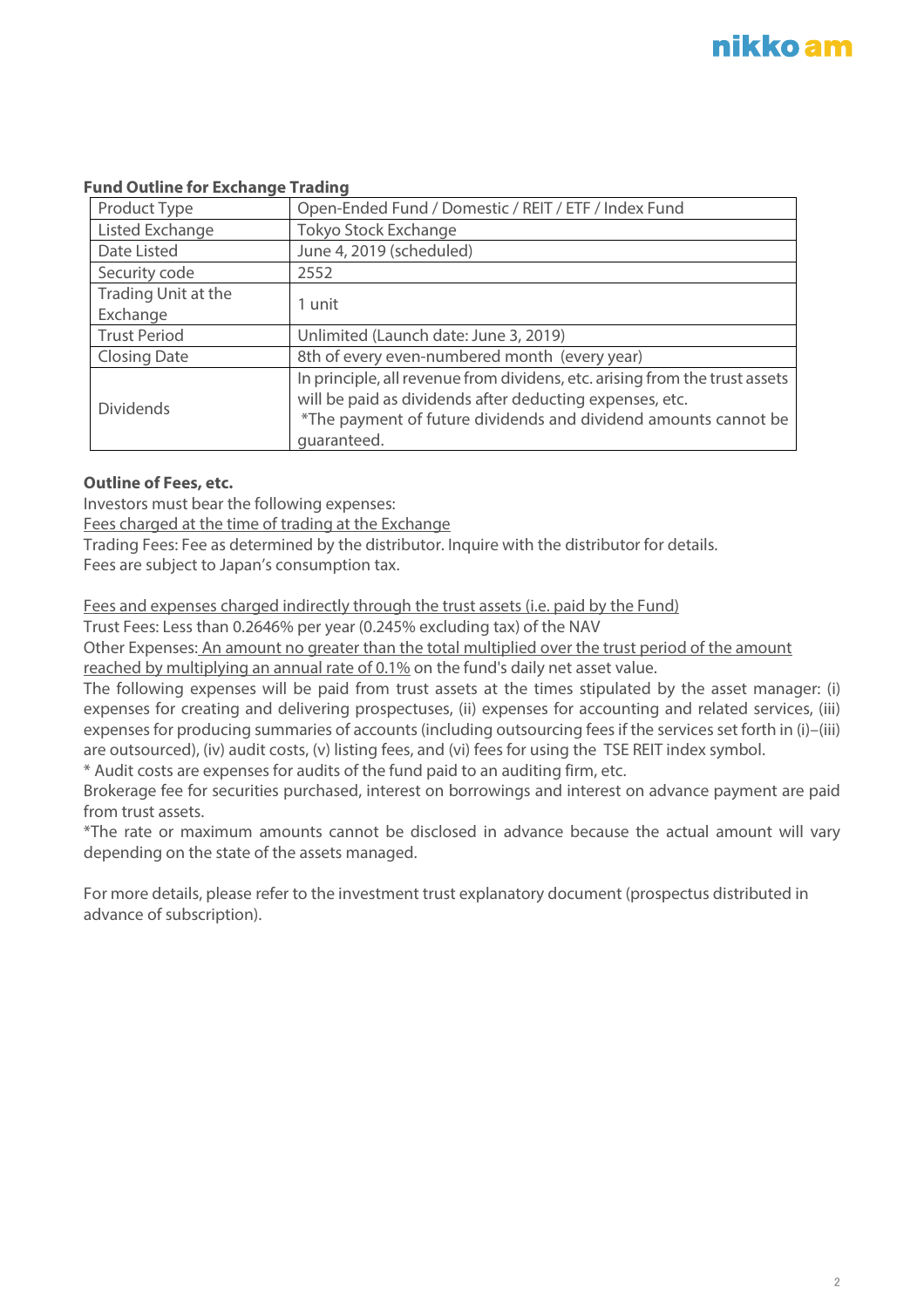### **Fund Outline**

This is applicable to direct subscriptions and redemptions of the fund, and not applicable to those investors who trade on the exchange.

| Acquisition and              | As a general rule, orders will be processed on the same business day if                                                                                                                                                                                                                                                     |
|------------------------------|-----------------------------------------------------------------------------------------------------------------------------------------------------------------------------------------------------------------------------------------------------------------------------------------------------------------------------|
| <b>Conversion Processing</b> | all administrative procedures prescribed by the distributor are                                                                                                                                                                                                                                                             |
| <b>Hours</b>                 | completed by 2:00 p.m.                                                                                                                                                                                                                                                                                                      |
| <b>Subscription Value</b>    | NAV on the next business day of the day the purchase subscription is<br>received                                                                                                                                                                                                                                            |
| <b>Subscription Unit</b>     | Unit stipulated by the distributor that is at least 1,000 units<br>* Inquire with the distributor or the asset manager for details.                                                                                                                                                                                         |
| <b>Redemption Value</b>      | Value determined by subtracting value of amount retained in trust<br>assets from fund's base value (NAV) on the next business day after the<br>day the redemption application was received.                                                                                                                                 |
| <b>Redemption Unit</b>       | 1 unit and no less than 1,000 units<br>XMay vary depending on distributor.<br>Xif the number of beneficiary rights held is less than the minimum<br>trading unit specified by the financial instruments exchange, investors<br>can still apply for purchase of their holdings. Inquire with the<br>distributor for details. |

#### Fees charged at the time of purchase and conversion

Purchase Fees: Fee as determined by the distributor. Inquire with the distributor for details. Furthermore, an amount equivalent to the consumption tax levied on said fees will be included.

Conversion Fees: When a beneficiary places a redemption request or purchases beneficiary rights, the distributor may collect fees that it has determined as well as the amount equivalent to the consumption tax levied on said fees.

\* Inquire with the distributor for details. Amount Retained in Trust Assets None

Fees and expenses charged indirectly through the trust assets (i.e. paid by the Fund)

Trust Fees: Less than 0.2646% per year (0.245% excluding tax) of the NAV

Other Expenses: An amount limited to the total multiplied over the trust period of the amount reached by multiplying an annual rate of 0.1% on the fund's daily net asset value.

The following expenses will be paid from trust assets at the times stipulated by the asset manager: (i) expenses for creating and delivering prospectuses, (ii) expenses for accounting and related services, (iii) expenses for producing summaries of accounts (including outsourcing fees if the services set forth in (i)–(iii) are outsourced), (iv) audit costs, (v) listing fees, and, (vi) fees for using the TSE REIT index symbol.

\* Audit costs are expenses for audits of the fund paid to an audit corporation, etc.

Brokerage fee for securities purchased, interest on borrowings and interest on advance payment are paid from trust assets.

\*The rate or maximum amounts cannot be disclosed in advance because the actual amount will vary depending on the state of the assets managed.

For more detail, please refer to the investment trust explanatory document (prospectus distributed in advance of subscription).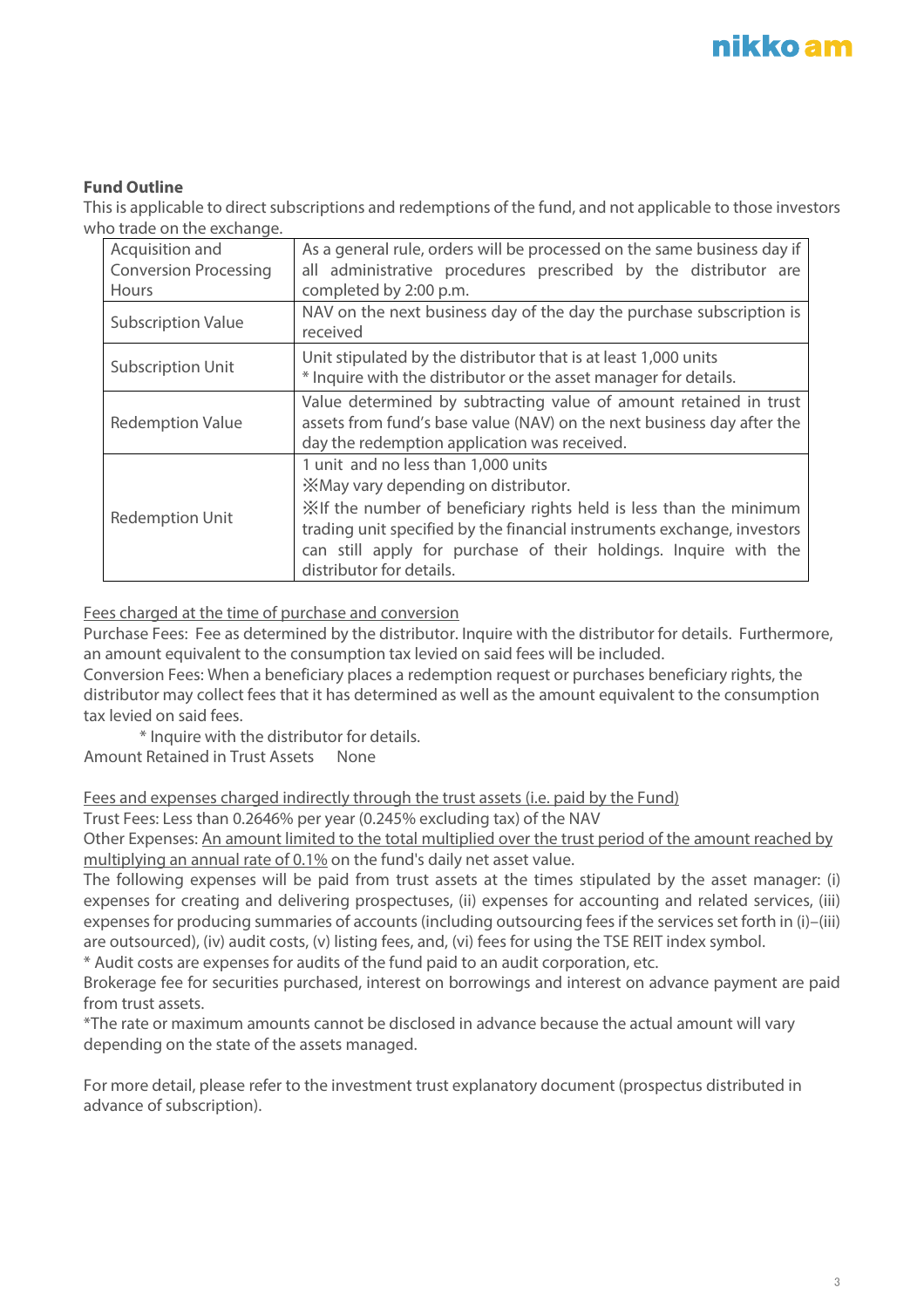#### **Risk Information**

Invested principal is not guaranteed, and the investor may incur a loss when the market transaction price or the fund's base value (NAV) fall below the invested principal amount. All gains and losses stemming from management of the fund are attributed to the investor (beneficiary). This fund is different from bank deposits.

This fund invests mainly in REITs. Accordingly, REIT price declines and deterioration in the finances and business results of the companies that issued the REITs held by the fund can cause drops in the fund's base value (NAV) that result in losses for the investor.

The main types of risk are set forth below.

[Price Fluctuation Risk] [Liquidity Risk] [Credit Risk] [Risk involved in securities lending, etc.]

\* As the value of the investment trust securities that are the investment targets of the fund are exposed to price fluctuations caused by the above factors, the fund itself is also exposed to these risks. \* Factors for NAV fluctuation are not limited to those explained above.

#### **Other Matters to Consider**

These materials were prepared by Nikko Asset Management for the purpose of promoting investors' understanding of "Listed Index Fund J-REIT (Tokyo Stock Exchange REIT Index) Bi-Monthly Dividend Payment Type (Mini)"

Prior to investing in the fund, the distributor will deliver the investment trust explanatory document (prospectus distributed in advance of subscription). Please be sure to confirm its contents before making your own investment decision.

#### **TSE REIT Index**

- ・ The Tokyo Stock Exchange REIT Index Value and the Tokyo Stock Exchange REIT Index Marks are subject to the proprietary rights owned by Tokyo Stock Exchange, Inc., and Tokyo Stock Exchange, Inc. owns all rights and know-how relating to the Tokyo Stock Exchange REIT Index such as calculation, publication and use of the Tokyo Stock Exchange REIT Index Value and all rights relating to the Tokyo Stock Exchange REIT Index Marks.
- ・ Tokyo Stock Exchange, Inc. shall reserve the right to change the methods of calculation or publication, to cease the calculation or publication of the Tokyo Stock Exchange REIT Index Value or to change the Tokyo Stock Exchange REIT Index Marks or cease the use thereof.
- ・ Tokyo Stock Exchange, Inc. makes no warranty or representation whatsoever, either as to the results stemmed from the use of the Tokyo Stock Exchange REIT Index Value and the Tokyo Stock Exchange REIT Index Marks or as to the figure at which the Tokyo Stock Exchange REIT Index Value stands on any particular day.
- ・ Tokyo Stock Exchange, Inc. gives no assurance regarding accuracy or completeness of the Tokyo Stock Exchange REIT Index Value and data contained therein. Furthermore, Tokyo Stock Exchange, Inc. shall not be liable or responsible for the miscalculation, incorrect publication, or delayed or interrupted calculation or publication of the Tokyo Stock Exchange REIT Index Value.
- ・ No Licensed Product is in any way sponsored, endorsed or promoted by Tokyo Stock Exchange, Inc.
- ・ Tokyo Stock Exchange, Inc. shall not bear any obligation to give an explanation of the Licensed Product or advice on investments to any purchaser of the Licensed Product or to the public.
- Tokyo Stock Exchange, Inc. shall not take into account any needs of the issuing company or any purchaser of the Licensed Product when it selects component REITs or groups thereof or calculates the Tokyo Stock Exchange REIT Index Value.
- ・ Including but not limited to the foregoing, Tokyo Stock Exchange, Inc. shall not be liable or responsible for any damage or loss resulting from the issue, sale, or promotion of the Licensed Product.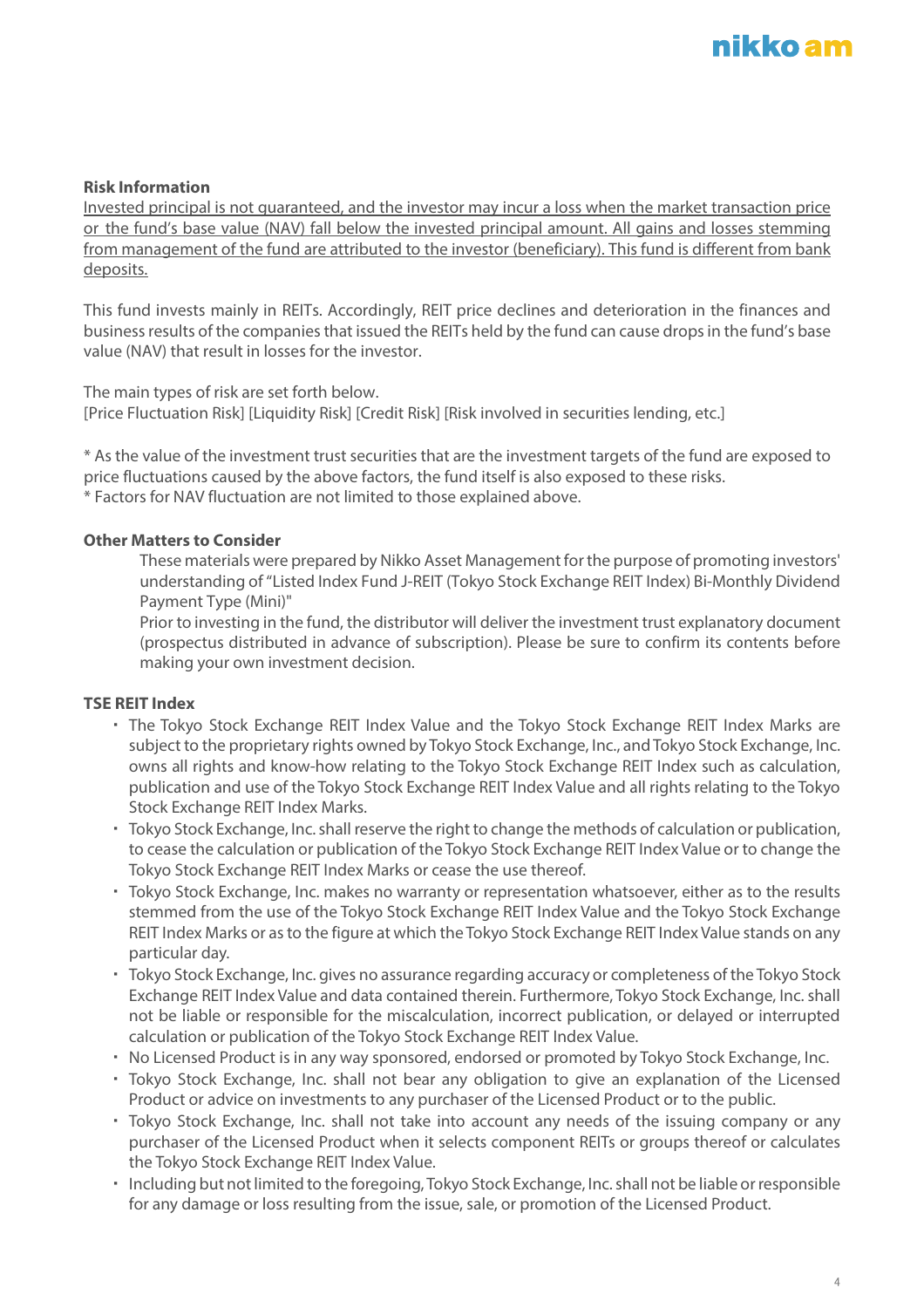## nikko am

#### About Nikko Asset Management

With US\$202 billion\* under management, Nikko Asset Management is one of Asia's largest asset managers, providing high-conviction, active fund management across a range of Equity, Fixed Income, Multi-Asset and Alternative strategies. In addition, its complementary range of passive strategies covers more than 20 indices and includes some of Asia's largest exchange-traded funds (ETFs).

Headquartered in Asia since 1959, the firm represents nearly 200\*\* investment professionals and over 30 nationalities across 11 countries. More than 300 banks, brokers, financial advisors and life insurance companies around the world distribute the company's products.

The investment teams benefit from a unique global perspective complemented by the firm's historic Asian DNA, striving to deliver consistent excellence in performance. The firm also prides itself on its progressive solution-driven approach, which has led to many innovative funds launched for its clients.

For more information about Nikko Asset Management and to access its investment insights, please visit the firm's [homepage.](http://en.nikkoam.com/)

\* Consolidated assets under management and sub-advisory of Nikko Asset Management and its subsidiaries as of 31 December 2018.

\*\* As of 31 December 2018, including employees of Nikko Asset Management and its subsidiaries.

#### Important Information

This document is prepared by Nikko Asset Management Co., Ltd. and/or its affiliates (**Nikko AM**) and is for distribution only under such circumstances as may be permitted by applicable laws. This document does not constitute investment advice or a personal recommendation and it does not consider in any way the suitability or appropriateness of the subject matter for the individual circumstances of any recipient.

This document is for information purposes only and is not intended to be an offer, or a solicitation of an offer, to buy or sell any investments or participate in any trading strategy. Moreover, the information in this material will not affect Nikko AM's investment strategy in any way. The information and opinions in this document have been derived from or reached from sources believed in good faith to be reliable but have not been independently verified. Nikko AM makes no guarantee, representation or warranty, express or implied, and accepts no responsibility or liability for the accuracy or completeness of this document. No reliance should be placed on any assumptions, forecasts, projections, estimates or prospects contained within this document. This document should not be regarded by recipients as a substitute for the exercise of their own judgment. Opinions stated in this document may change without notice.

In any investment, past performance is neither an indication nor guarantee of future performance and a loss of capital may occur. Estimates of future performance are based on assumptions that may not be realised. Investors should be able to withstand the loss of any principal investment. The mention of individual stocks, sectors, regions or countries within this document does not imply a recommendation to buy or sell.

Nikko AM accepts no liability whatsoever for any loss or damage of any kind arising out of the use of all or any part of this document, provided that nothing herein excludes or restricts any liability of Nikko AM under applicable regulatory rules or requirements.

All information contained in this document is solely for the attention and use of the intended recipients. Any use beyond that intended by Nikko AM is strictly prohibited.

**Japan:** The information contained in this document pertaining specifically to the investment products is not directed at persons in Japan nor is it intended for distribution to persons in Japan. Registration Number: Director of the Kanto Local Finance Bureau (Financial Instruments firms) No. 368 Member Associations: The Investment Trusts Association, Japan/Japan Investment Advisers Association/Japan Securities Dealers Association.

**United Kingdom and rest of Europe:** This document constitutes a financial promotion for the purposes of the Financial Services and Markets Act 2000 (as amended) (FSMA) and the rules of the Financial Conduct Authority (the FCA) in the United Kingdom (the FCA Rules).

This document is communicated by Nikko Asset Management Europe Ltd, which is authorised and regulated in the United Kingdom by the FCA (122084). It is directed only at (a) investment professionals falling within article 19 of the Financial Services and Markets Act 2000 (Financial Promotions) Order 2005, (as amended) (the Order) (b) certain high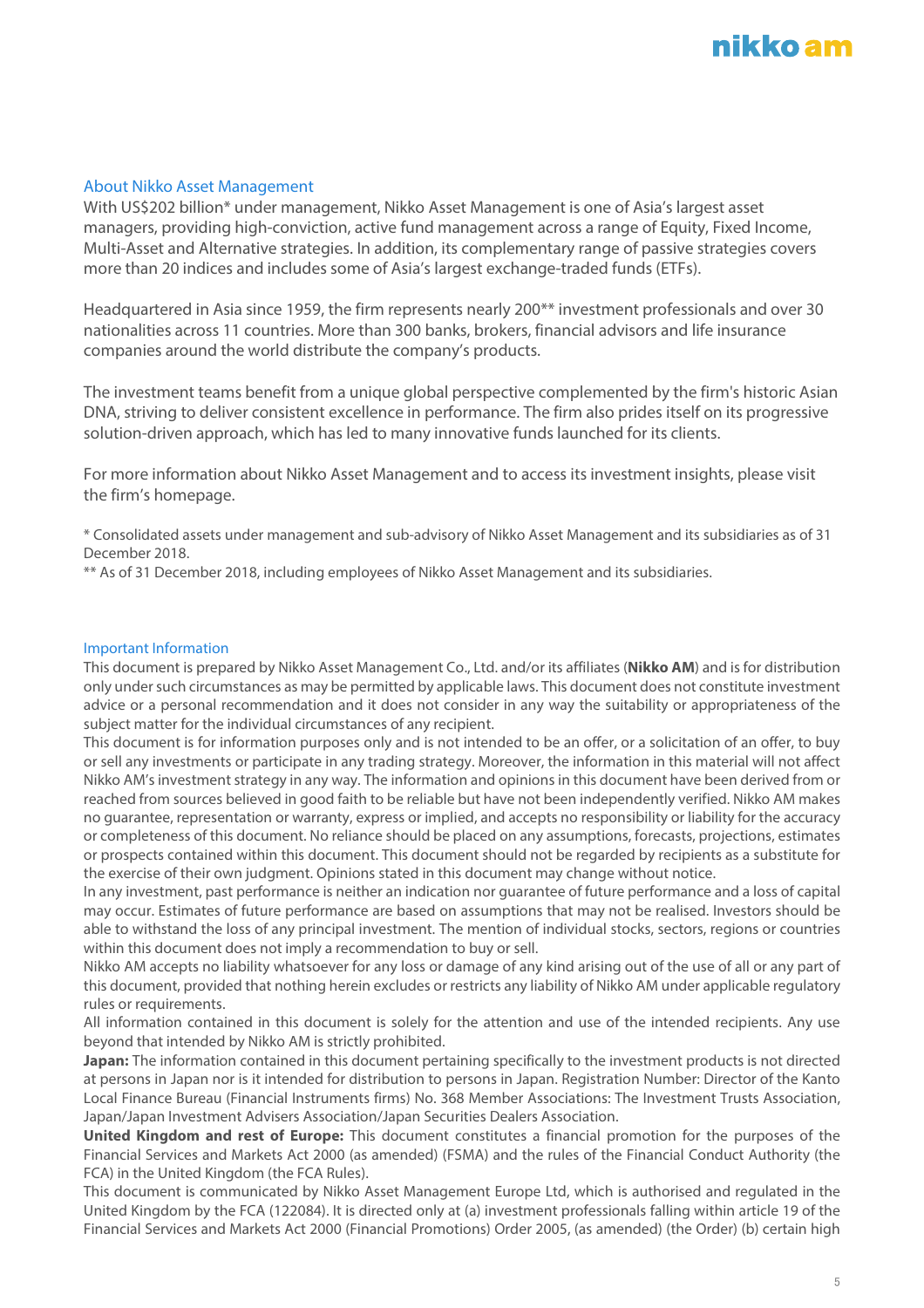## nikko am

net worth entities within the meaning of article 49 of the Order and (c) persons to whom this document may otherwise lawfully be communicated (all such persons being referred to as relevant persons) and is only available to such persons and any investment activity to which it relates will only be engaged in with such persons.

**United States:** This document is for information purposes only and is not intended to be an offer, or a solicitation of an offer, to buy or sell any investments. This document should not be regarded as investment advice. This document may not be duplicated, quoted, discussed or otherwise shared without prior consent. Any offering or distribution of a Fund in the United States may only be conducted via a licensed and registered broker-dealer or a duly qualified entity. Nikko Asset Management Americas, Inc. is a United States Registered Investment Adviser.

**Singapore:** This document is for information only with no consideration given to the specific investment objective, financial situation and particular needs of any specific person. You should seek advice from a financial adviser before making any investment. In the event that you choose not to do so, you should consider whether the investment selected is suitable for you. This publication has not been reviewed by the Monetary Authority of Singapore. Nikko Asset Management Asia Limited is a regulated entity in Singapore.

**Hong Kong:** This document is for information only with no consideration given to the specific investment objective, financial situation and particular needs of any specific person. You should seek advice from a financial adviser before making any investment. In the event that you choose not to do so, you should consider whether the investment selected is suitable for you. The contents of this document have not been reviewed by the Securities and Futures Commission or any regulatory authority in Hong Kong. Nikko Asset Management Hong Kong Limited is a licensed corporation in Hong Kong.

**Australia:** Nikko AM Limited ABN 99 003 376 252 (**Nikko AM Australia**) is responsible for the distribution of this information in Australia. **Nikko AM Australia** holds Australian Financial Services Licence No. 237563 and is part of the Nikko AM Group. This material and any offer to provide financial services are for information purposes only. This material does not take into account the objectives, financial situation or needs of any individual and is not intended to constitute personal advice, nor can it be relied upon as such. This material is intended for, and can only be provided and made available to, persons who are regarded as Wholesale Clients for the purposes of section 761G of the Corporations Act 2001 (Cth) and must not be made available or passed on to persons who are regarded as Retail Clients for the purposes of this Act. If you are in any doubt about any of the contents, you should obtain independent professional advice.

**New Zealand:** Nikko Asset Management New Zealand Limited (Company No. 606057, FSP22562) is the licensed Investment Manager of Nikko AM NZ Investment Scheme, Nikko AM NZ Wholesale Investment Scheme and the Nikko AM KiwiSaver Scheme.

This material is for the use of researchers, financial advisers and wholesale investors (in accordance with Schedule 1, Clause 3 of the Financial Markets Conduct Act 2013 in New Zealand). This material has been prepared without taking into account a potential investor's objectives, financial situation or needs and is not intended to constitute personal financial advice, and must not be relied on as such. Recipients of this material, who are not wholesale investors, or the named client, or their duly appointed agent, should consult an Authorised Financial Adviser and the relevant Product Disclosure Statement or Fund Fact Sheet (available on our website www.nikkoam.co.nz).

**Kingdom of Bahrain:** The document has not been approved by the Central Bank of Bahrain which takes no responsibility for its contents. No offer to the public to purchase the Strategy will be made in the Kingdom of Bahrain and this document is intended to be read by the addressee only and must not be passed to, issued to, or shown to the public generally.

**Kuwait:** This document is not for general circulation to the public in Kuwait. The Strategy has not been licensed for offering in Kuwait by the Kuwaiti Capital Markets Authority or any other relevant Kuwaiti government agency. The offering of the Strategy in Kuwait on the basis a private placement or public offering is, therefore, restricted in accordance with Decree Law No. 7 of 2010 and the bylaws thereto (as amended). No private or public offering of the Strategy is being made in Kuwait, and no agreement relating to the sale of the Strategy will be concluded in Kuwait. No marketing or solicitation or inducement activities are being used to offer or market the Strategy in Kuwait.

**Kingdom of Saudi Arabia:** This document is communicated by Nikko Asset Management Europe Ltd (Nikko AME), which is authorised and regulated by the Financial Services and Markets Act 2000 (as amended) (FSMA) and the rules of the Financial Conduct Authority (the FCA) in the United Kingdom (the FCA Rules). This document should not be reproduced, redistributed, or sent directly or indirectly to any other party or published in full or in part for any purpose whatsoever without a prior written permission from Nikko AME.

This document does not constitute investment advice or a personal recommendation and does not consider in any way the suitability or appropriateness of the subject matter for the individual circumstances of any recipient. In providing a person with this document, Nikko AME is not treating that person as a client for the purposes of the FCA